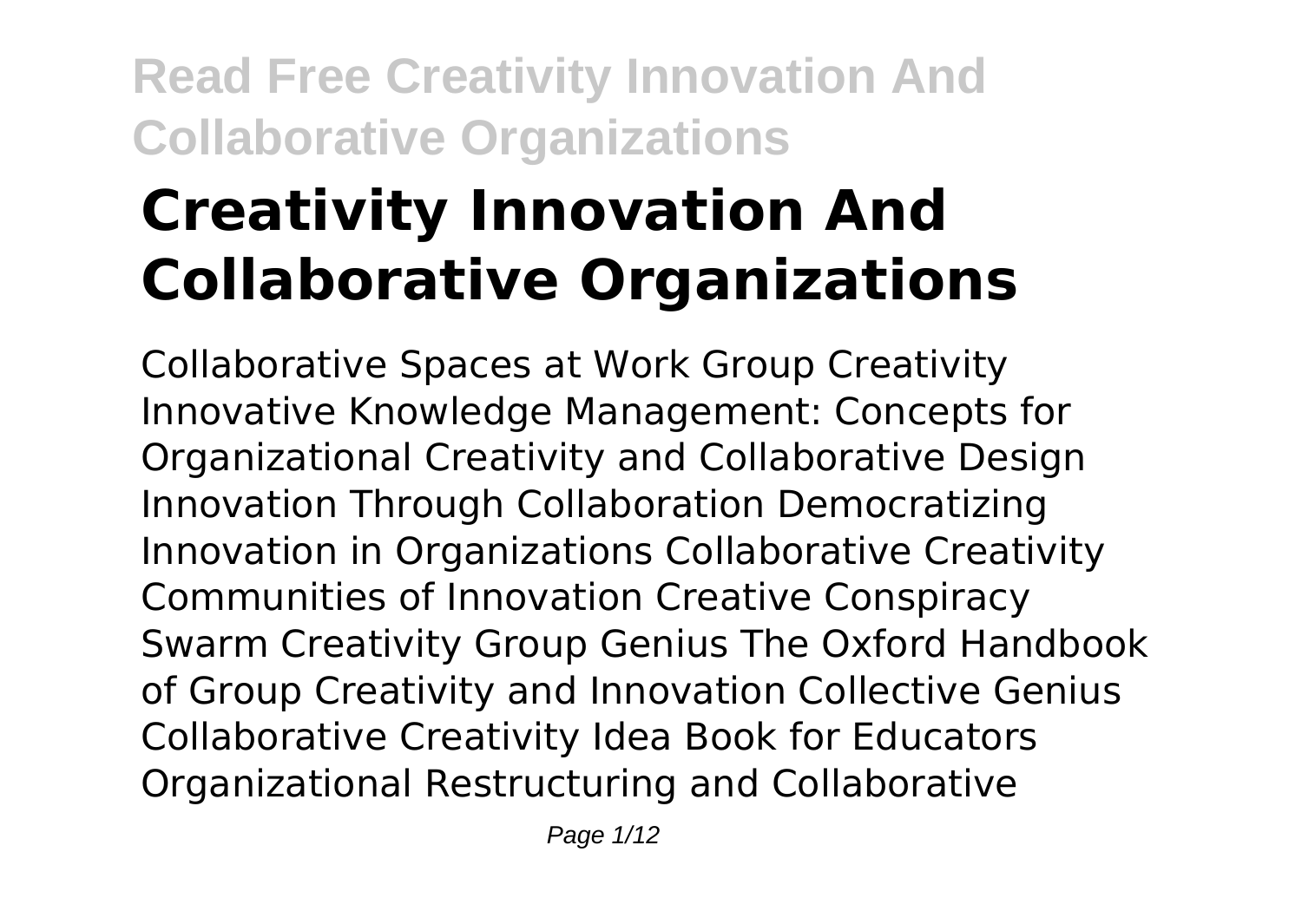Creativity Summary: Group Genius Creativity Conquers the Marketplace Digital Technology and Organizational Change Collective Creativity for Responsible and Sustainable Business Practice Handbook of Organizational Creativity Media Management and Digital Transformation

**Creativity, Innovation \u0026 Entrepreneurship** Creativity and Innovation Innovative Team — book trailer The 7 Keys to Creative Collaboration Building the innovative organization (part 1) Leading Strategic Innovation and Creativity in Organizations with David A. Owens, PhD BOOK LAUNCH \"Innovation and Collaboration\" Conversation Jara Pascual with Page 2/12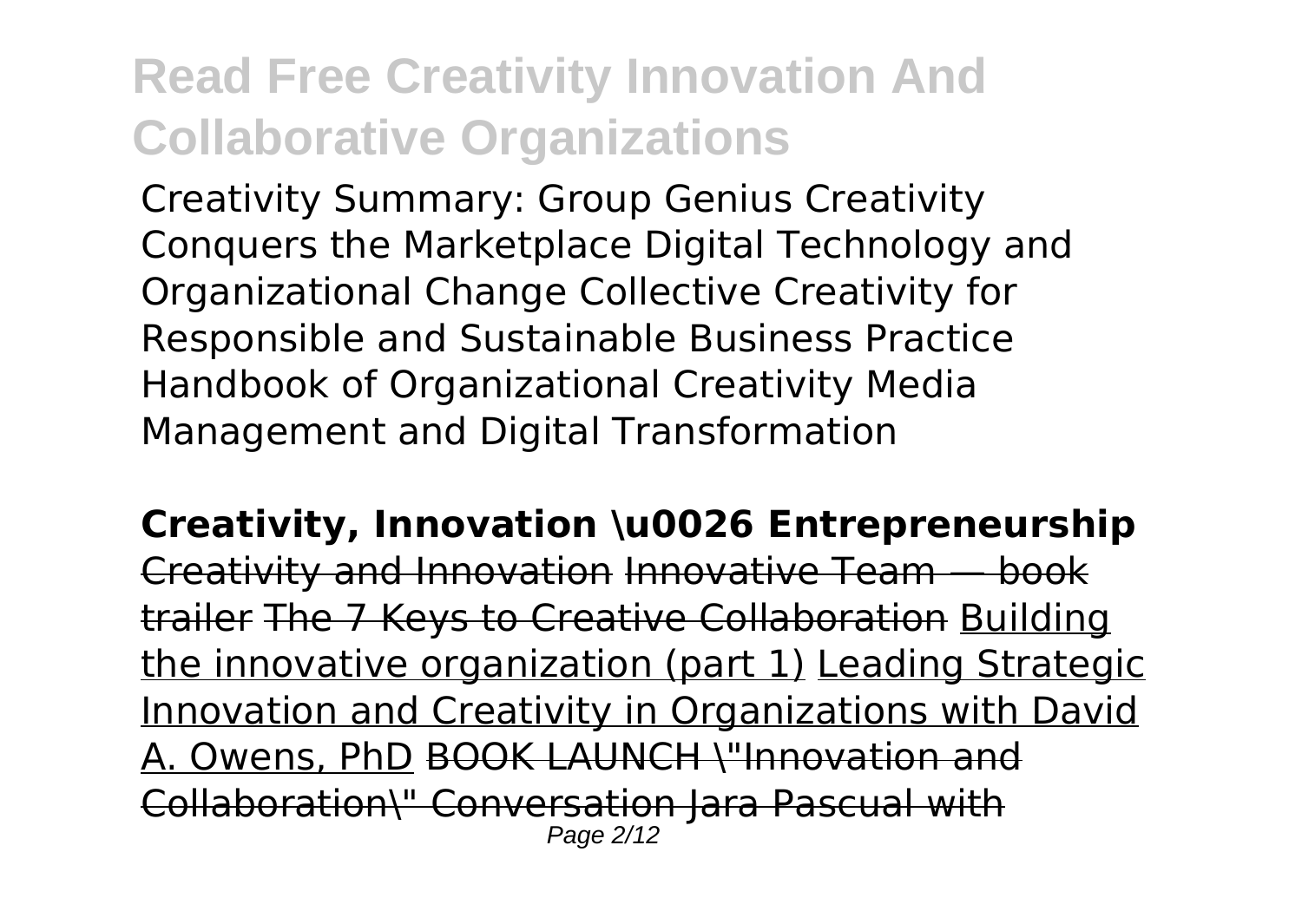Dr.Irene Lopez de Vallejo Fostering Creativity, Collaboration, and Inclusivity *BOOK LAUNCH \"Innovation and Collaboration\" Conversation Jara Pascual with Christine MacKay Creative Collaboration* What will the Future of Learning for Creativity, Innovation and Entrepreneurship look like? *Creativity, Innovation, and Entrepreneurship Project's Capstone Lecture - Diane Burton*

Creative thinking - how to get out of the box and generate ideas: Giovanni Corazza at TEDxRomaCan you innovate within large organizations? | Joshua Mitro Lavra | TEDxPSU *Igniting creativity to transform corporate culture: Catherine Courage at TEDxKyoto 2012* **How Apple Is Organized for Innovation:** Page 3/12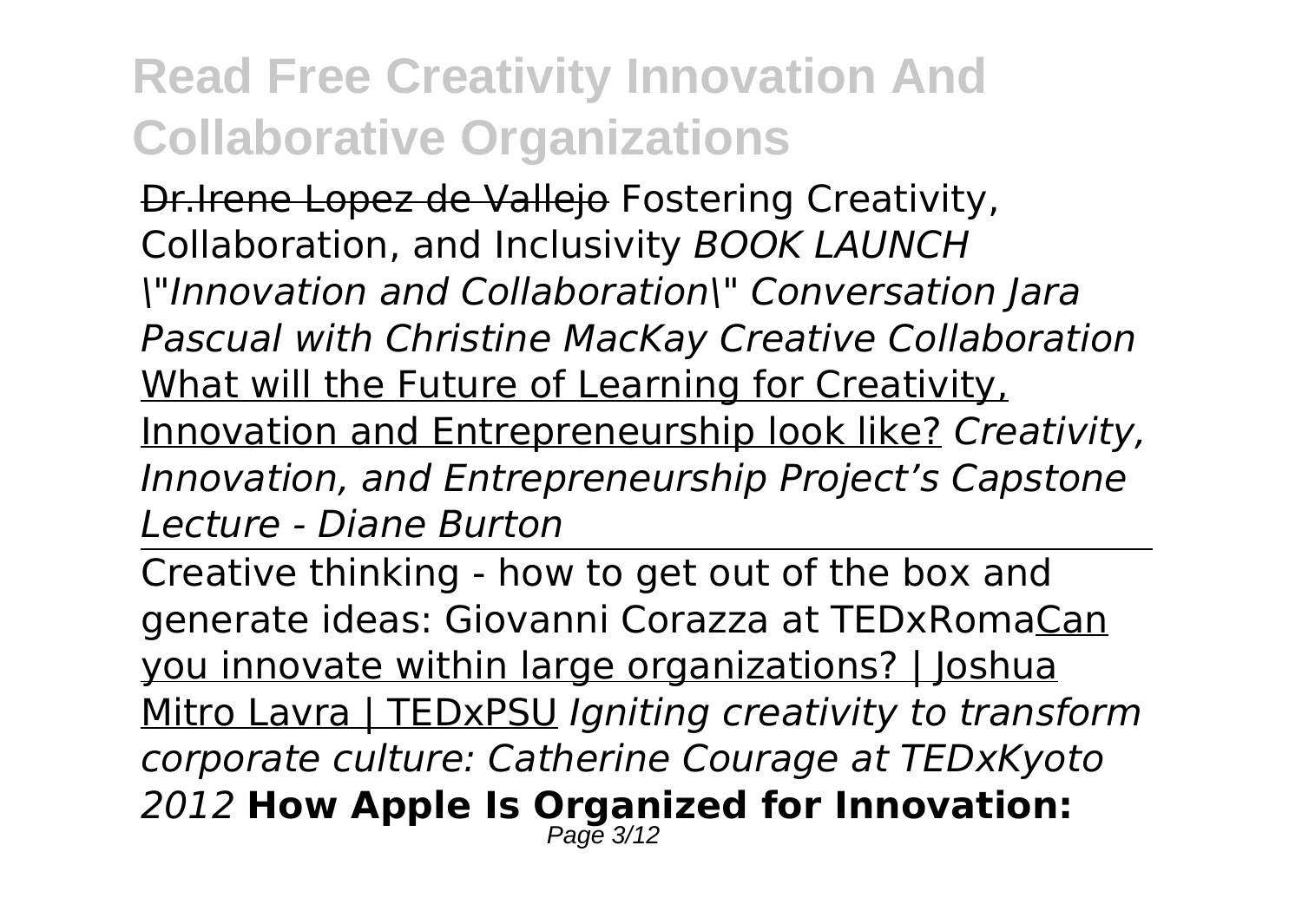**The Functional Organization** 3 ways to create a work culture that brings out the best in employees | Chris White | TEDxAtlanta Leadership and effective collaboration. WOW! 7 AWESOME LIFE HACKS AND CREATIVE IDEAS Before You Decide: 3 Steps To Better Decision Making | Matthew Confer | TEDxOakLawn **Tina Seelig: The 6 Characteristics of Truly Creative People** *The steps of the strategic planning process in under 15 minutes* **Creativity and Innovation in Business for Entrepreneurs and Energy Booster Book**

Barriers to Organizational Creativity and Innovation (3/2/2016)

Creativity In The Workplace - What You Should Know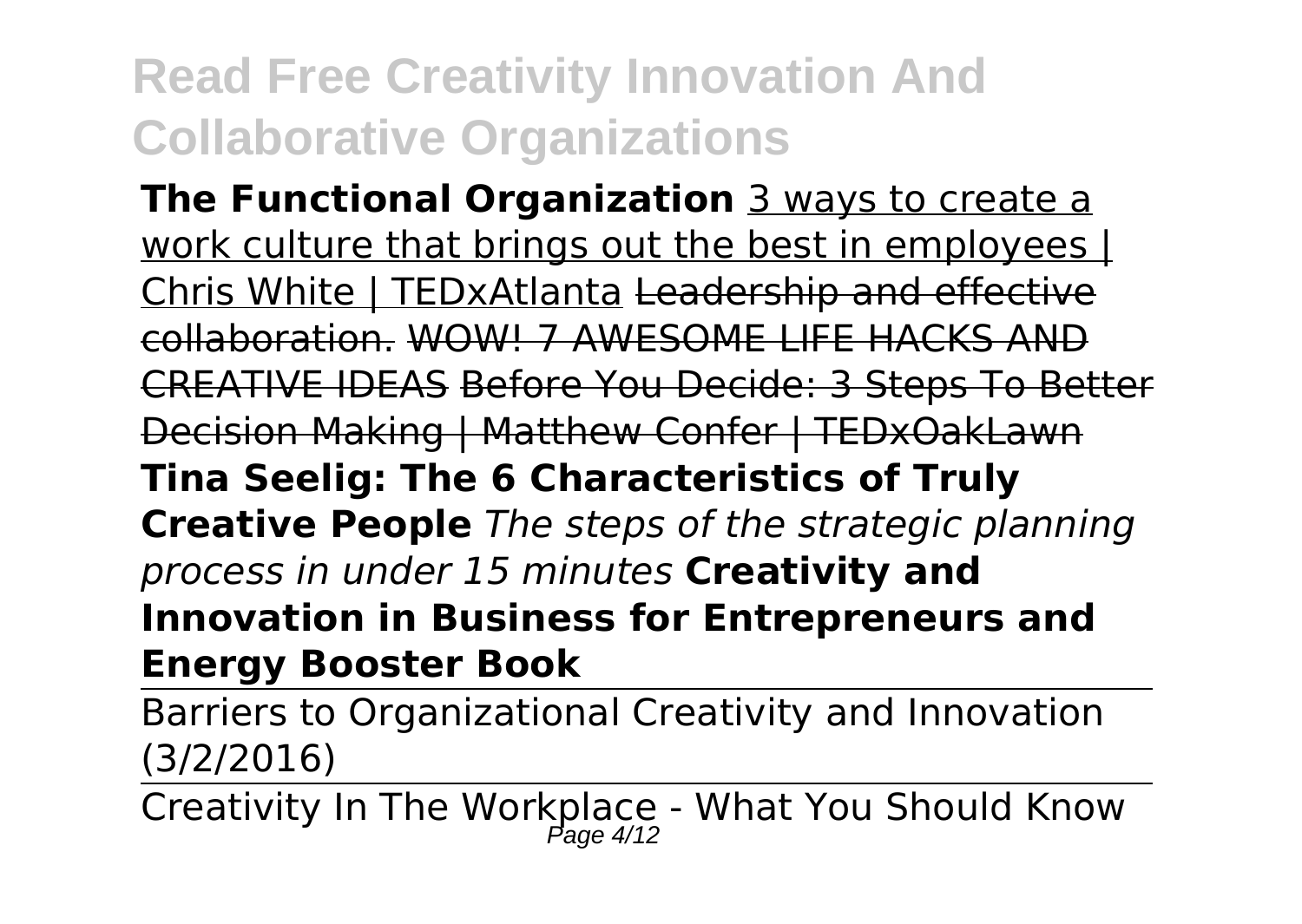*Book Trailer: \"Fostering Creativity in Self and the Organization\" by Eric W. Stein* BOOK LAUNCH \"Innovation and Collaboration\" Conversation Jara Pascual with Natalie Turner S23M Creative Collaboration BOOK LAUNCH \"Innovation and Collaboration\" Interview with Steven Hardman from De Gruyter 3M Design: Enriching Innovation with Collaborative Creativity Creativity Innovation And Collaborative Organizations

creative endeavors and innovation, and on the impact and recognition of achievements in research, scholarship and creative work. The group assessed existing and nascent opportunities for collaboration ...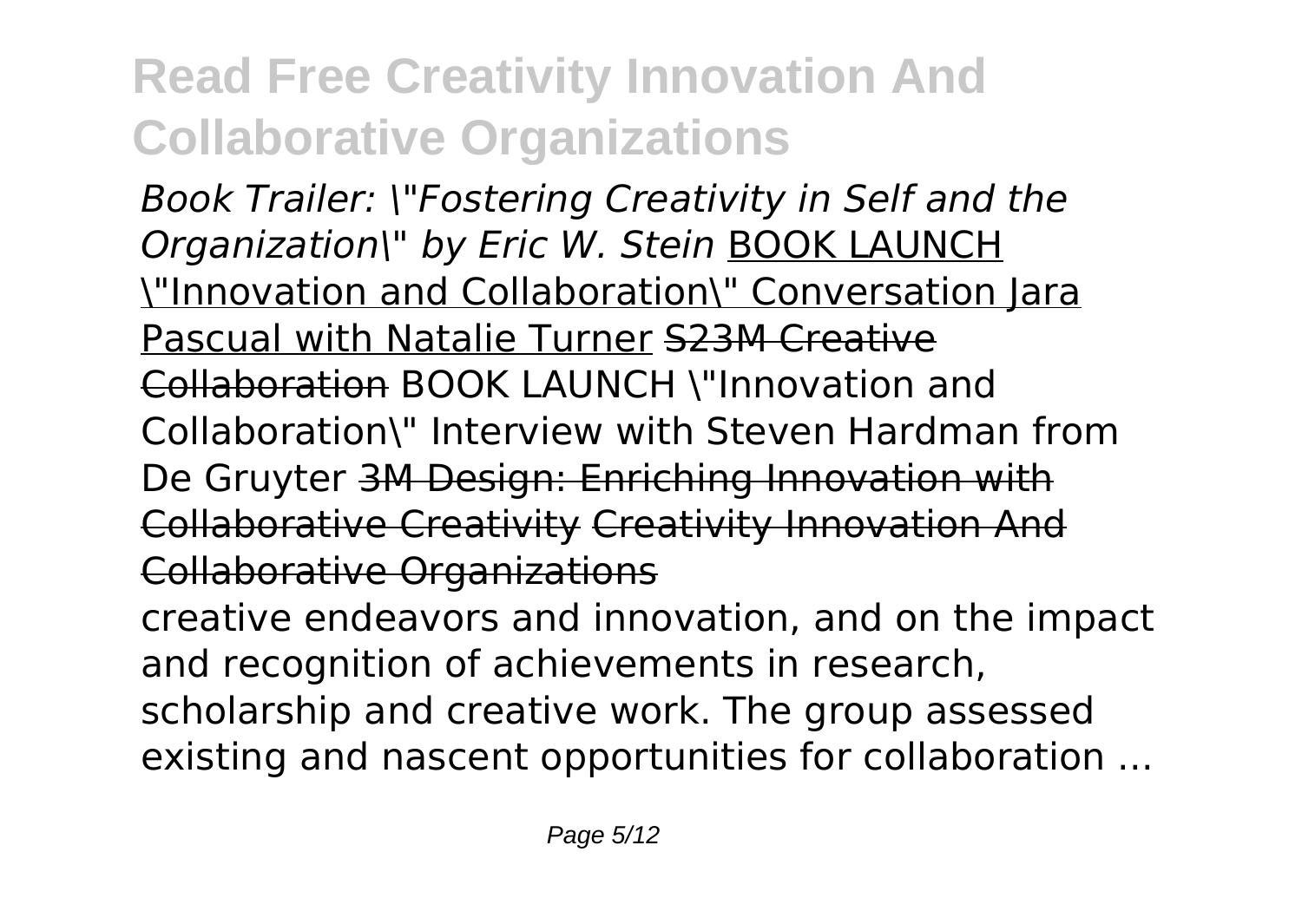### Supporting Research, Creativity and Collaborative Innovation

Michele DeStefano, Professor of Law at Miami University and Founder of LawWithoutWalls, outlines the new expectations of lawyers and how to meet those new expectations.

Professor Michele DeStefano Outlines How to Create an Innovative Collaborative Culture Creativity is integral to competitive advantage in today's fast-paced, dynamic working environment. What Can a Graduate Certificate in Innovation Do For You? Innovative and entrepreneurial ...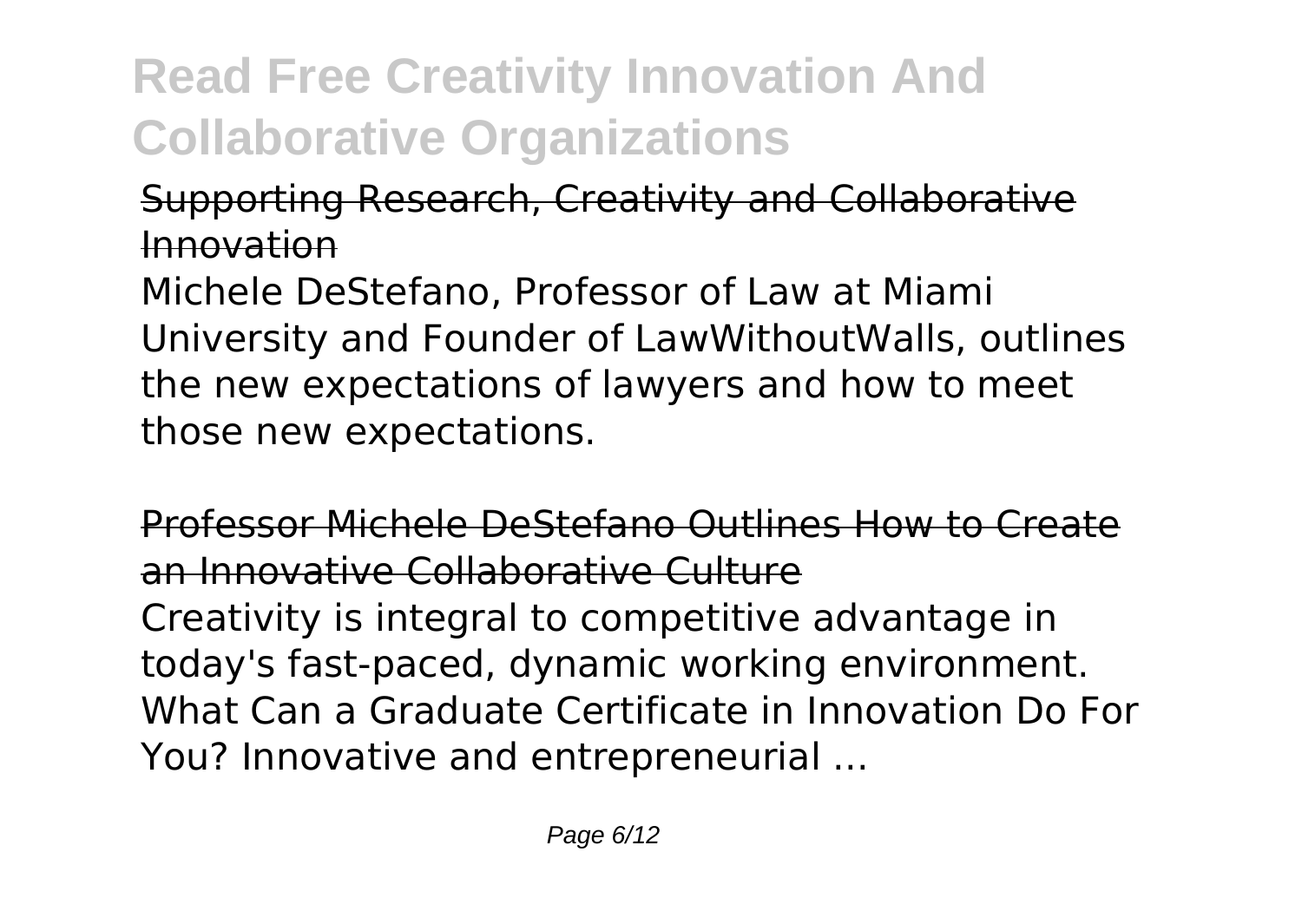Graduate Certificate in Creativity & Innovation Creativity and its support of innovation are vital for long-term corporate success. Organizations that resist change and simply maintain existing products, procedures, and strategies are usually ...

#### Invest in creativity

Create a Culture of Innovation. This involves making creativity an ongoing and integrated part of the organization ... Encourage Collaboration. Help team members find ways to work together ...

How to Lead a Creative Work Team Paul Skinner, creative director at agency 2Heads, Page 7/12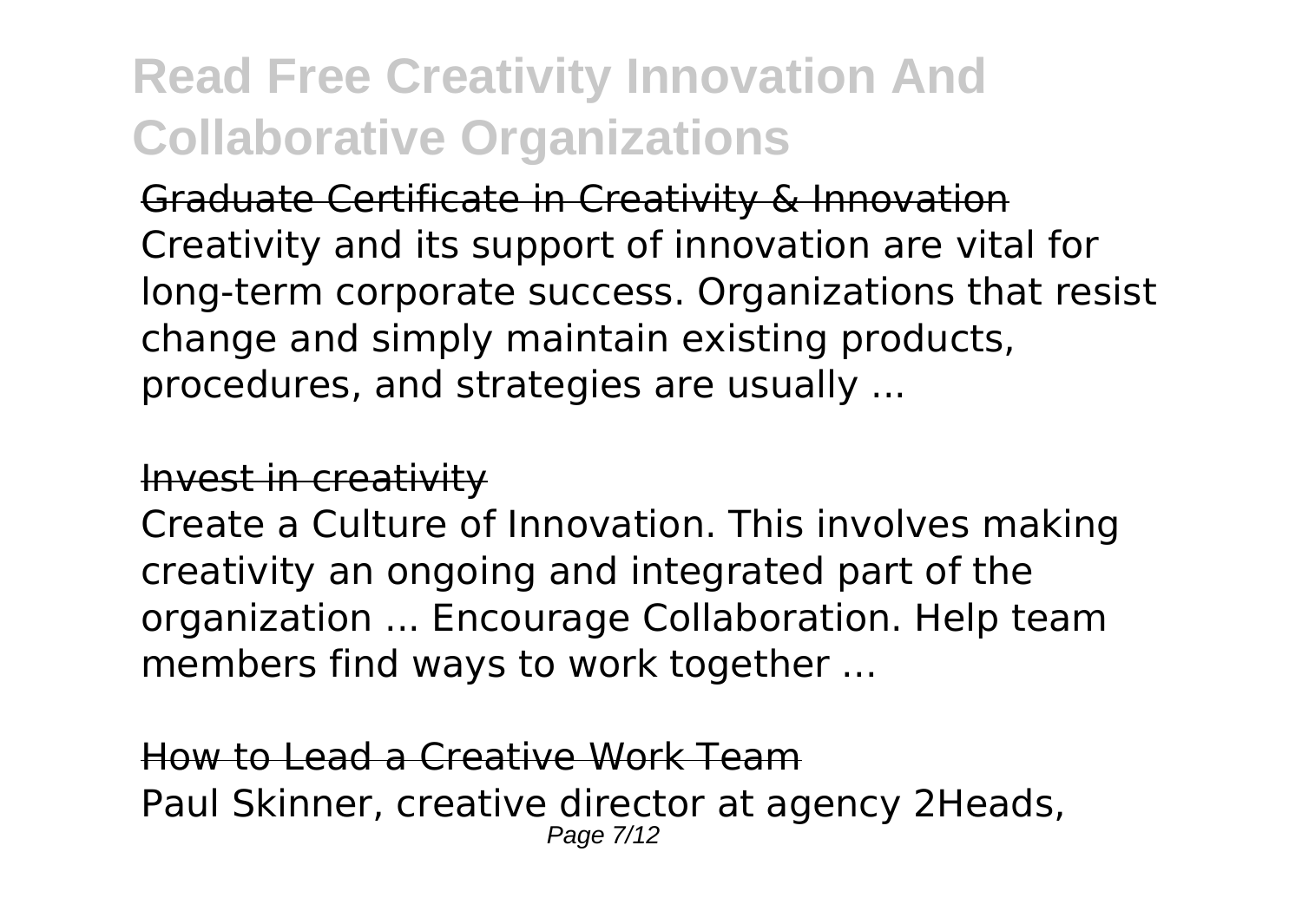talks through the essential ingredient he needs when approaching creativity.

There's no creativity without trust

Creativity is often touted as a positive activity for organizations, but it is inherently risky. Research led by management professors at UC Riverside has found that when company leaders discuss ...

How company leaders talk about creativity can hurt investor confidence

Creativity requires us to collaborate ... to identify great new ideas -Lead groups to foster effective collaboration for innovation This course is part of Gies Page 8/12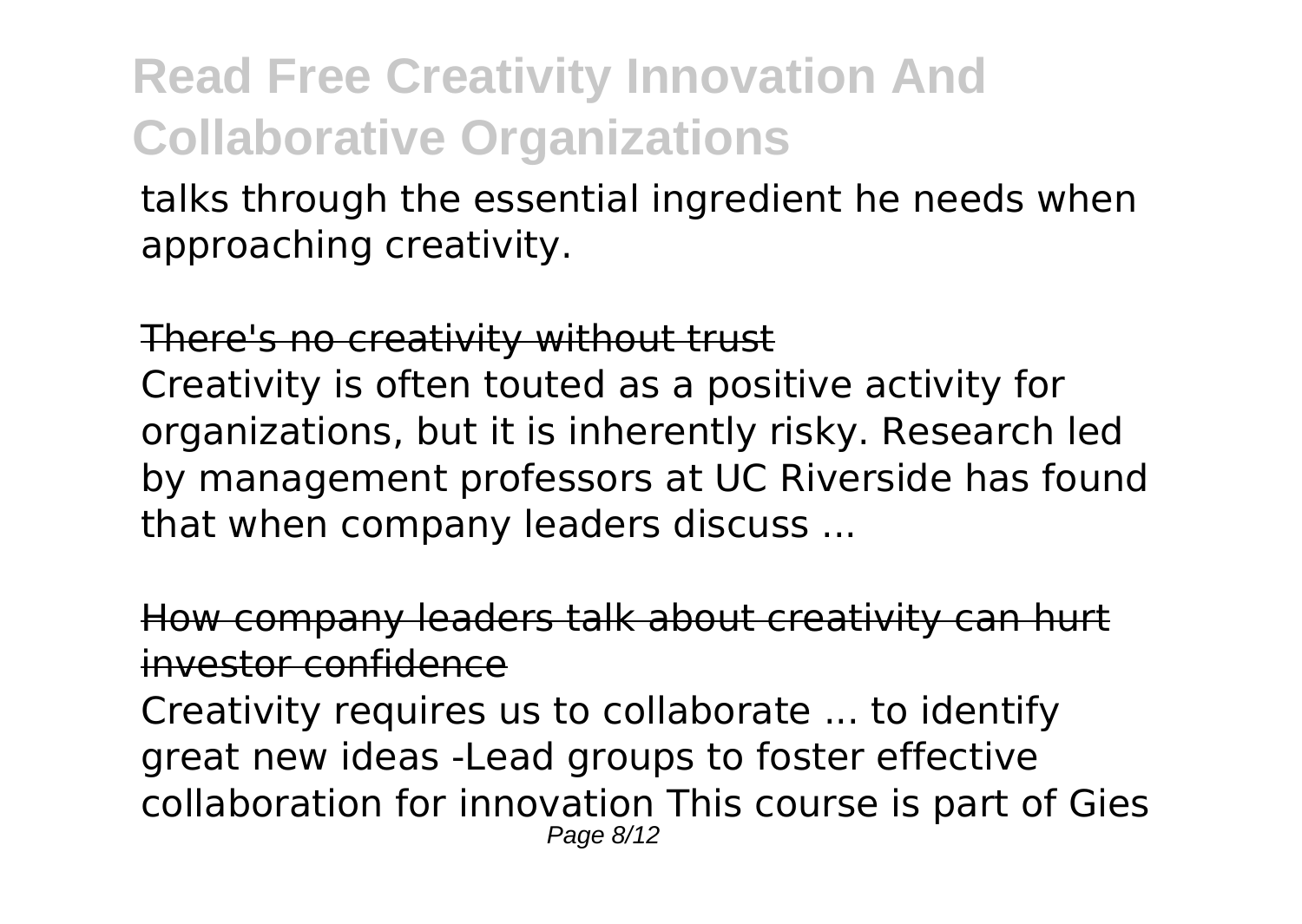**Read Free Creativity Innovation And Collaborative Organizations** College of Business' suite of ...

Creativity Toolkit II: Creative Collaboration Traditionally we have thought that the most effective research collaborations are done with those physically nearby, but new research suggests that breakthrough discoveries can be fostered virtually ...

Can Remote Collaboration Help To Reverse The Decline In Research Productivity? In doing this, we ignite creativity, inspire innovation,

encourage collaboration and ultimately drive our ... so we invest heavily in providing creative opportunities for the larger organization to ...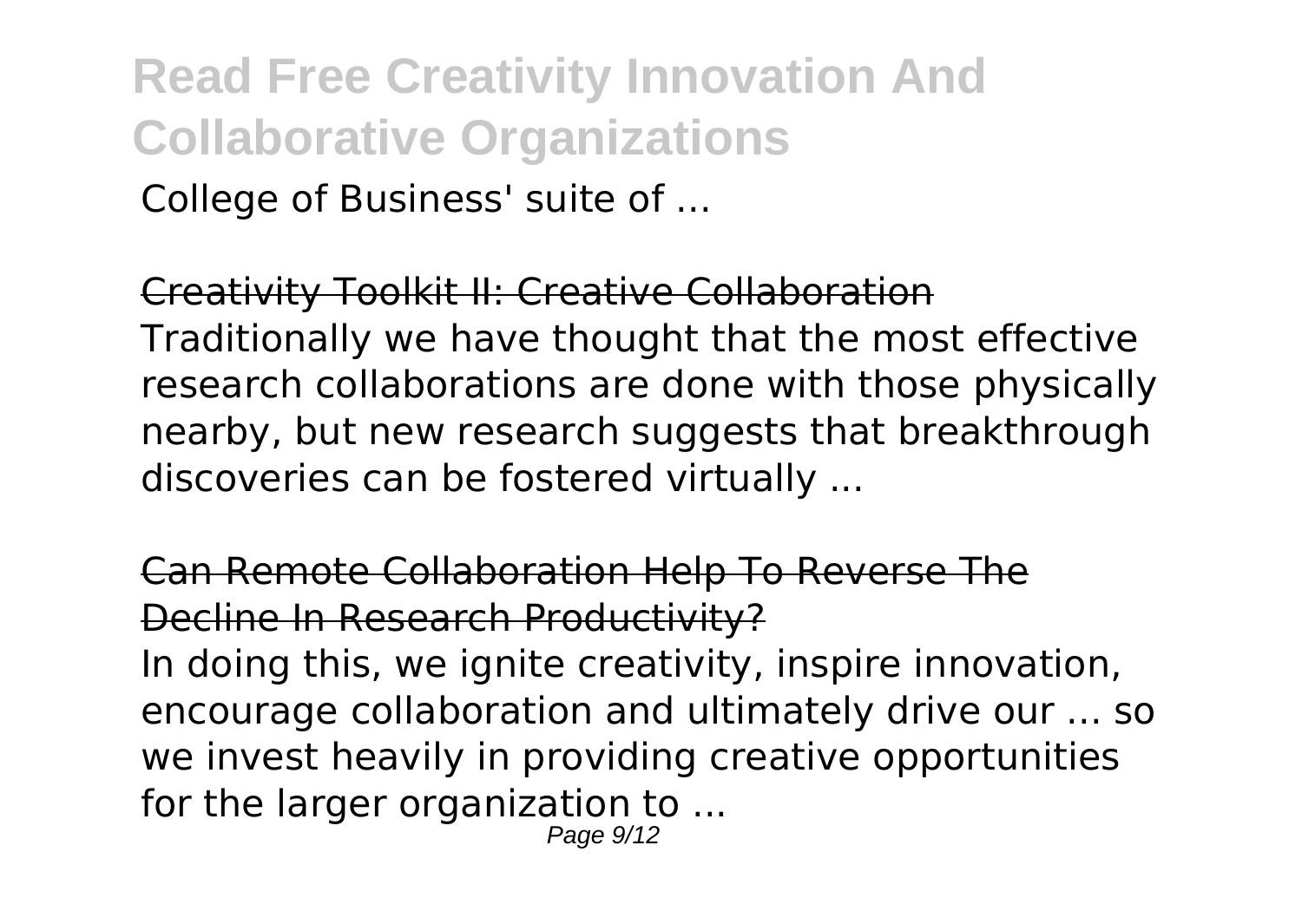The 'entrepreneurial spirit' is thriving at these hiring companies

It's not surprising that top multinational companies are looking to hire inventive thinkers: Research shows that creativity can drive innovation and resilience in organizations. Tech giant ...

How to Brainstorm Brilliant Ideas in Teams – without Sliding into 'Groupthink'

Parents of deaf children can more easily learn sign language thanks to powerful tech collaboration The Center on Access ... April 23, 2022 Thousands enjoy attending Imagine RIT: Creativity and ...

Page 10/12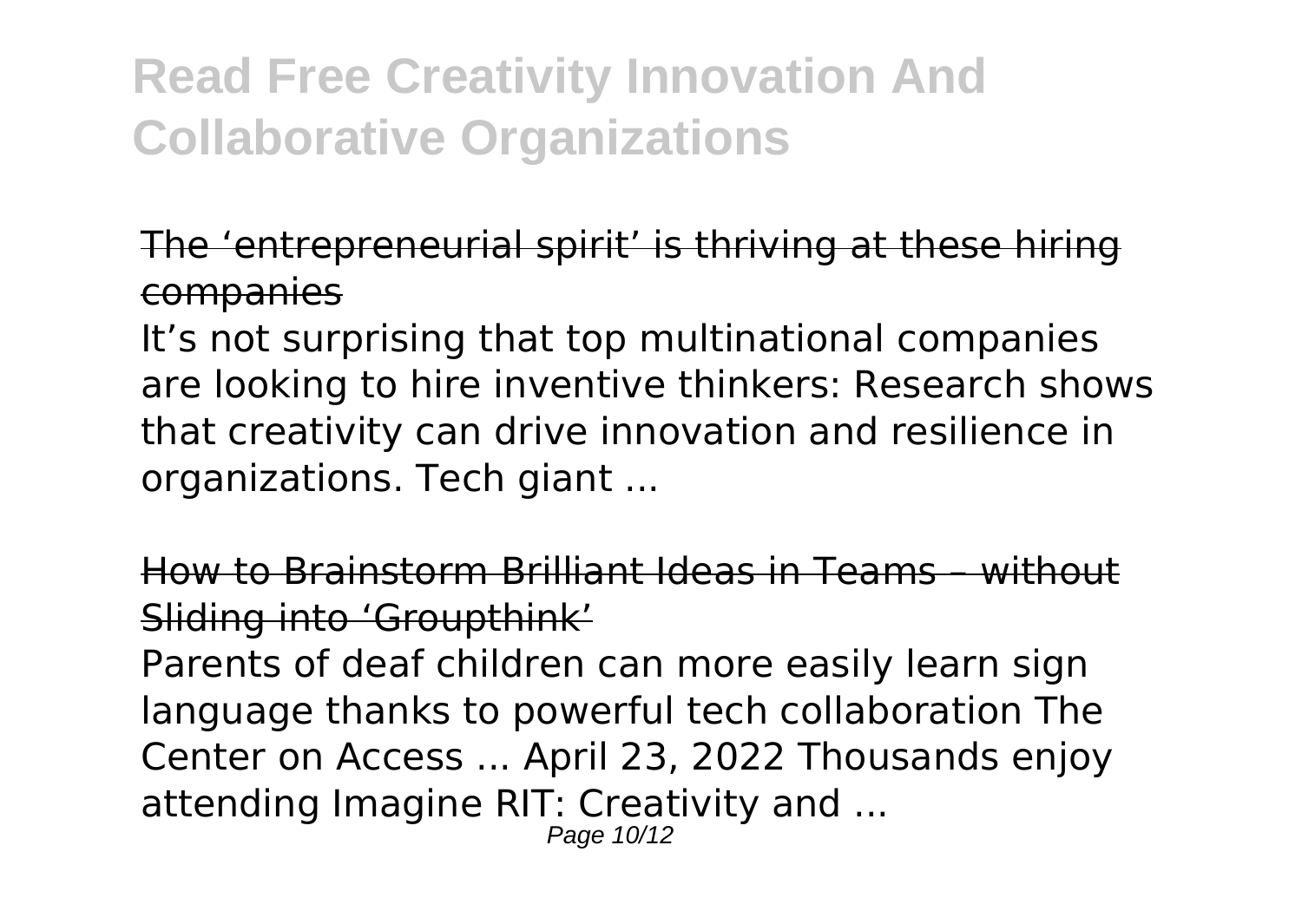News by Topic: Creativity And Innovation Sheryl Waddell has been named director of economic development and innovation hubs for the University of North Carolina at Chapel Hill. In this exclusive interview, she talks about her plans and ...

'Next level:' New director of UNC economic development, innovation hubs has big plans The California Walnut Board and the California Walnut Commission named Robert Verloop executive director and CEO, effective July 11. The CWB and CWC represent over 4,500 California walnut growers and ...